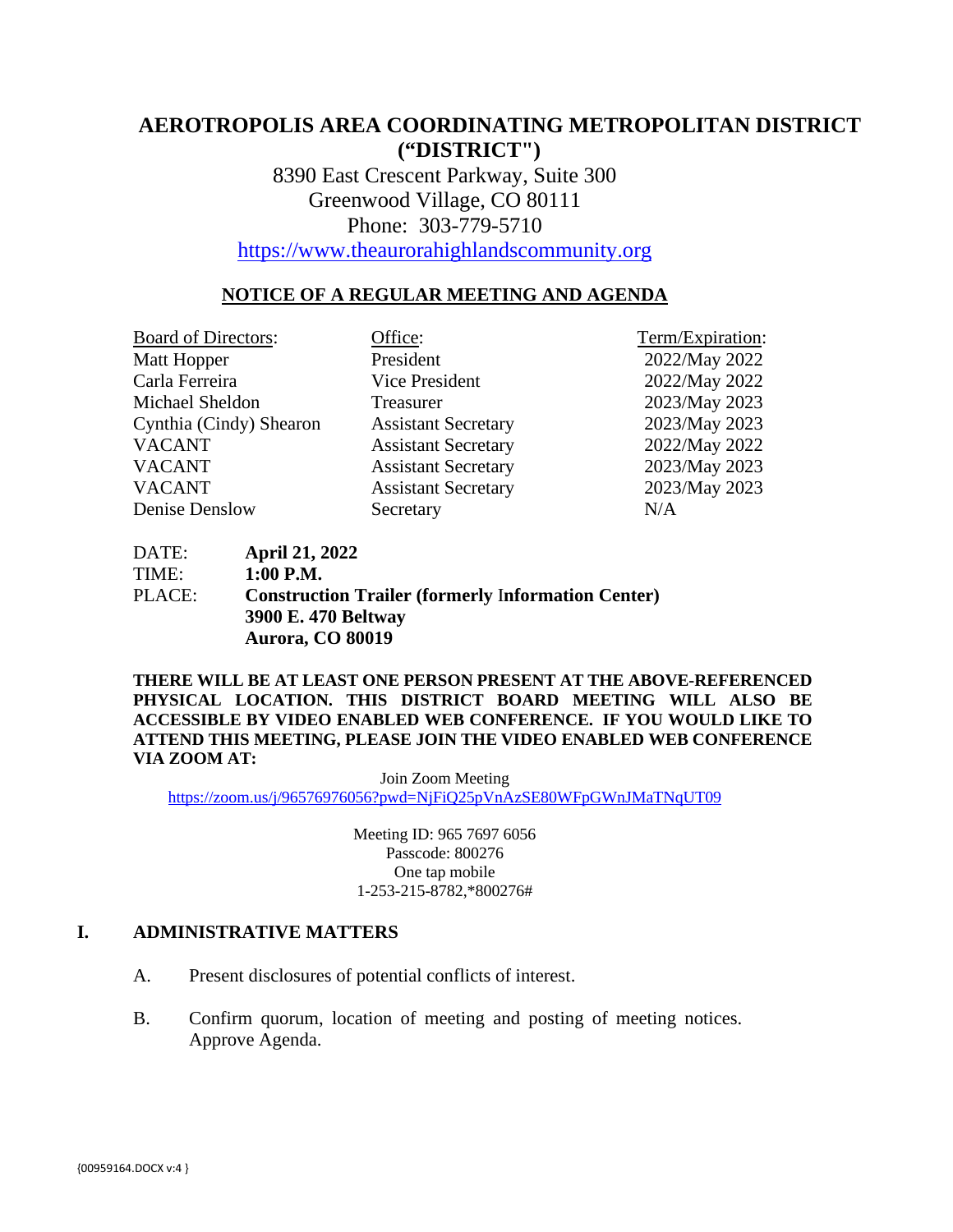Aerotropolis Area Coordinating Metropolitan District April 21, 2022 Agenda Page 2

> C. Public Comment. Members of the public may express their views to the Board on matters that affect the District that are otherwise not on the agenda. Comments will be limited to three (3) minutes per person.

## **II. CONSENT AGENDA**

Consent Agenda – These items are considered to be routine and will be ratified by one motion. There will be no separate discussion of these items unless a board member so requests; in which event, the item will be removed from the Consent Agenda and considered in the Regular Agenda.

• Review and consider approval of March 17, 2022 regular meeting minutes (enclosure).

## **III. FINANCIAL MATTERS**

- A. Consider approval of payment of claims for operating costs, in the amount of \$26,009.04 (numbers based upon information available at time of preparation of Agenda, final numbers to be presented by accountant at meeting) (enclosure).
- B. Review and accept cash position report dated February 28, 2022, updated as of April 14, 2022 (enclosure).
- C. Conduct Public Hearing to consider amendment of the 2022 Budget and consider adoption of Resolution to Amend the 2022 Budget (enclosure).
- D. Discuss and consider approval of recommendation to The Aurora Highlands Community Authority Board ("**CAB**") for acceptance of the CAB and District Engineer's Report and Verification of Costs Associated with Public Improvements Draw No. 46 Engineer's Report and Verification of Costs No. 24 prepared by Schedio Group LLC (enclosure).
- E. Discuss and consider approval of recommendation to the CAB for acceptance of the CAB and District Engineer's Report and Verification of Costs Associated with Public Improvements, In-Tract Improvements / In Tract Home Builder Expenses, Engineer's Report and Verification of Costs No. 6 prepared by Schedio Group LLC (enclosure).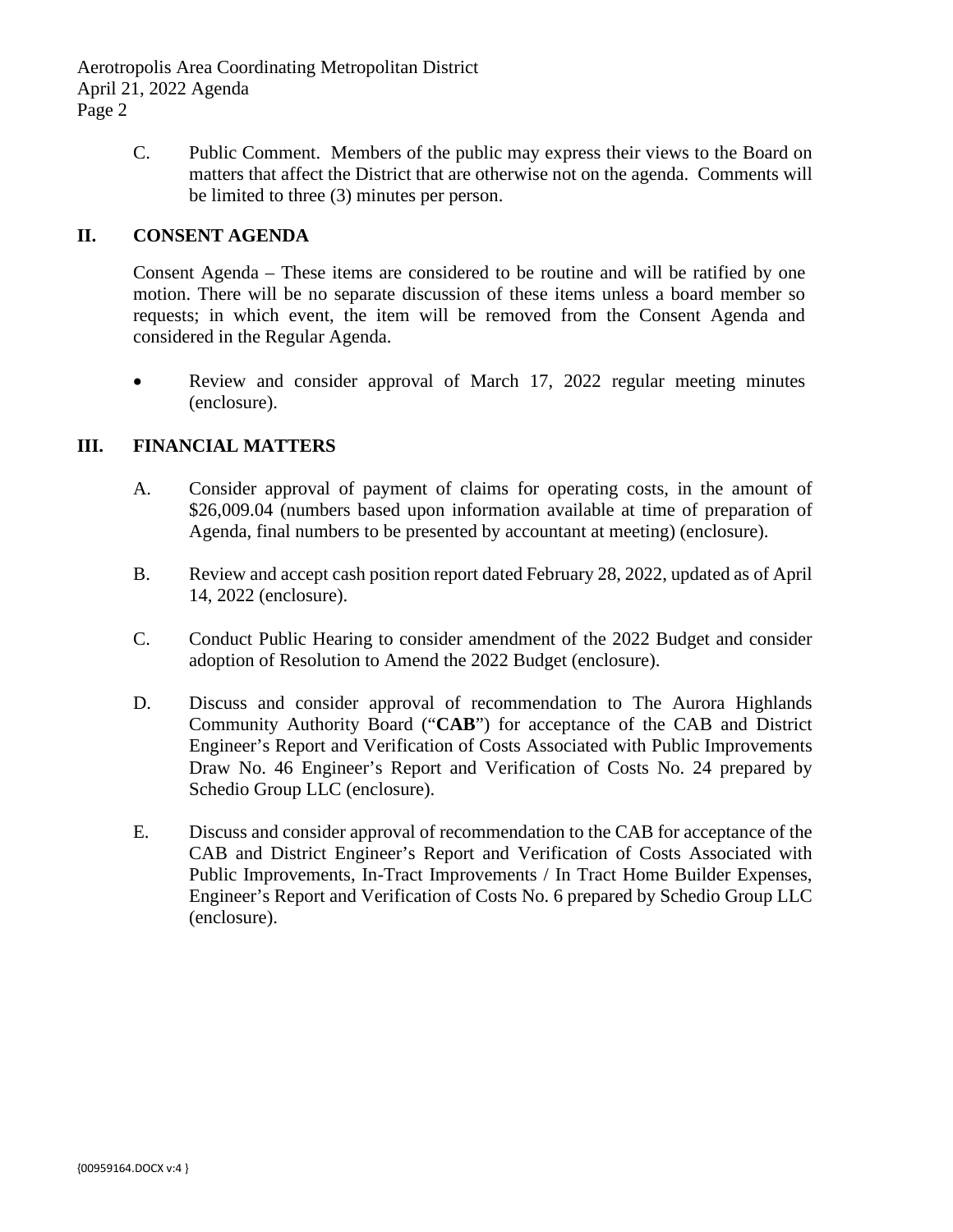## **IV. CAPITAL PROJECTS**

A. Discuss and acknowledge funding sources in the total amount of \$4,036,217.38\* prepared by the District's accountant (enclosures - summary and list of checks):

| CAB (A Bonds)           | \$2,255,626.98   |
|-------------------------|------------------|
| CAB (In-Tract)          | 274,769.85       |
| ARTA                    | \$1,490,830.49   |
| <b>ATEC Spine Costs</b> | 11,996.50<br>S   |
| Developer               | 2,993.56<br>SS.  |
|                         |                  |
| Total:                  | $$*4,036,217.38$ |

\* Numbers based upon information available at time of preparation of Agenda, final numbers to be presented by accountant at meeting.

## **District Capital Projects**:

- B. Discuss and consider approval of **Change Order No. 01** to **Task Order No. 03** to **Master Service Agreement ("MSA")** for Program Management, Design and Construction Services by and between the District and **AECOM Technical Services, Inc.,** for Continued Services for SWMP Plan for Overlot Grading South of Tributary T, in the amount of \$50,000.00, subject to approval of the Construction Committee.
- C. Discuss and consider approval of **MSA** for Professional Engineering Services by and between the District and **Architectural Engineering Design Group, Inc., d/b/a AE Design**, subject to approval of the Construction Committee.
- D. Discuss and consider approval of **Task Order No. 01 to MSA** for Professional Engineering Services by and between the District and **Architectural Engineering Design Group, Inc., d/b/a AE Design,** for Warm Springs Avenue West Extension, in the amount of \$4,900.00, subject to approval of the Construction Committee.
- E. Discuss and consider approval of **Change Order No. 02** to **Task Order No. 13** to **MSA** for Survey Services by and between the District and **Aztec Consultants, Inc.,** for Miscellaneous Services - Prairie Waters Project (Extra Work), in the amount of \$49,590.00, subject to approval of the Construction Committee.
- F. Discuss and consider approval of **Change Order No. 01** to **Task Order No. 29** to **MSA** for Survey Services by and between the District and **Aztec Consultants, Inc.,** for Miscellaneous Extras to Calculate and Stake Erosion Control for North Mass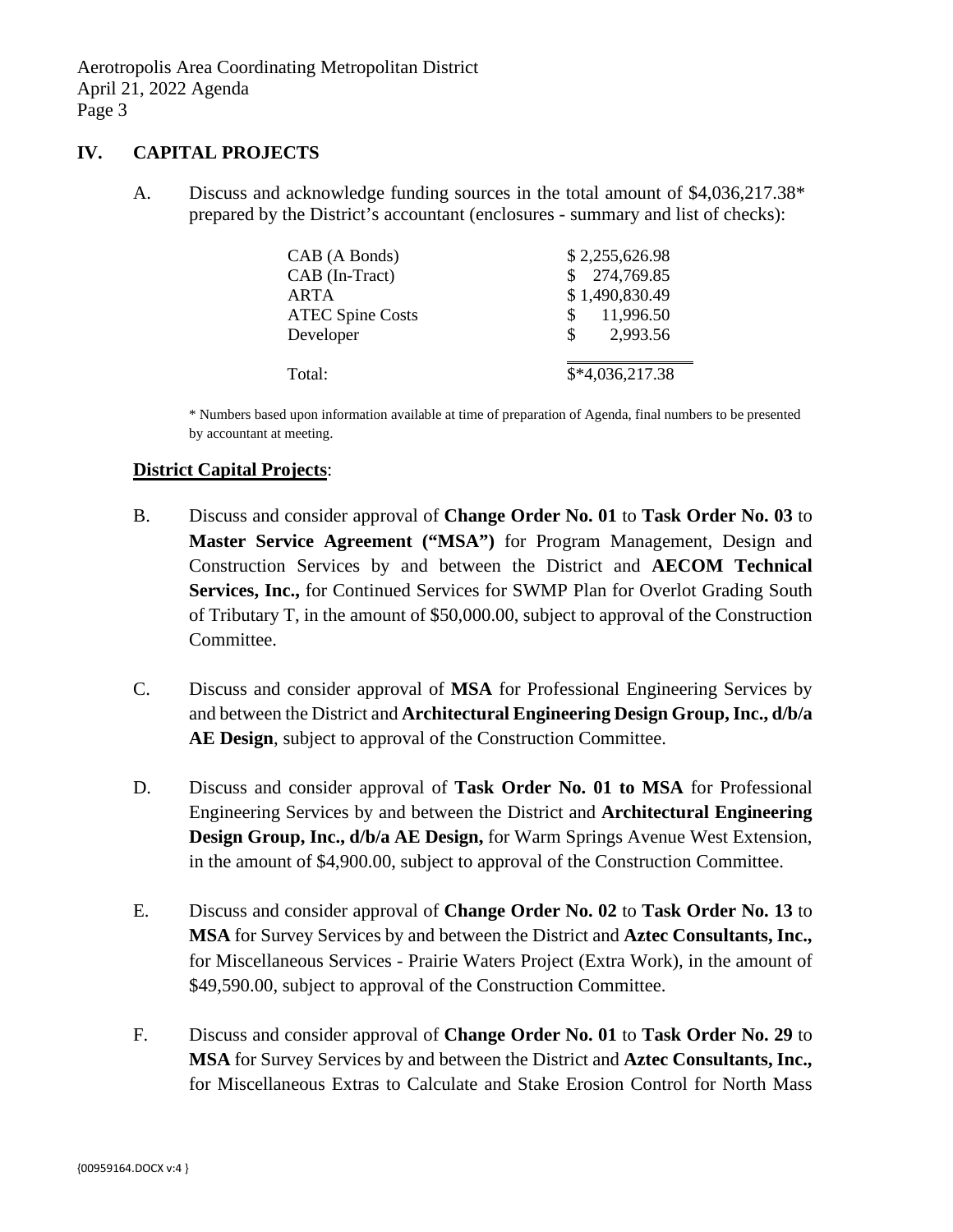Aerotropolis Area Coordinating Metropolitan District April 21, 2022 Agenda Page 4

> Grading Project (Main St. P1,  $42<sup>nd</sup>$  P2, Aura Blvd. P1), in the amount of \$7,000.00, subject to approval of the Construction Committee.

- G. Discuss and consider approval of **Change Order No. 03** to **Task Order No. 31** to **MSA** for Survey Services by and between the District and **Aztec Consultants, Inc.,** for Miscellaneous Easements (TAH Filing 1, 2, 4, 5, & 8), in the amount of \$2,500.00, subject to approval of the Construction Committee.
- H. Discuss and consider approval of **Change Order No. 02** to **Task Order No. 35** to **MSA** for Survey Services by and between the District and **Aztec Consultants, Inc.,** for Park 01 and School 01 Surveying (Extra Work), in the amount of \$1,900.00, subject to approval of the Construction Committee.
- I. Discuss and consider approval of **Task Order** to **MSA** for Survey Services by and between the District and **Aztec Consultants, Inc.,** for Plat for Filing 3 (Park North of District Trailer) Design Survey and Final Plat, in the amount of \$10,600.00, subject to approval of the Construction Committee.
- J. Discuss and consider approval of **Task Order** to **MSA** for Survey Services by and between the District and **Aztec Consultants, Inc.,** for Plat for 32<sup>nd</sup> Avenue (TAH Filing 19), in the amount of \$7,350.00, subject to approval of the Construction Committee.
- K. Discuss and consider approval of **Task Order No. 51** to **MSA** for Survey Services by and between the District and **Aztec Consultants, Inc.,** for On-Call Refill - Survey Services (Miscellaneous Tasks), in the amount of \$50,000.00, subject to approval of the Construction Committee.
- L. Discuss and consider approval of **Task Order No. 53** to **MSA** for Survey Services by and between the District and **Aztec Consultants, Inc.,** for Legal Descriptions in Support of Tract M Walls (16 Lots and Legal Descriptions), in the amount of \$13,600.00, subject to approval of the Construction Committee.
- M. Discuss and consider approval of **Task Order No. 54** to **MSA** for Survey Services by and between the District and **Aztec Consultants, Inc.,** for Filing 16 Test Hole Locations, in the amount of \$9,650.00, subject to approval of the Construction Committee.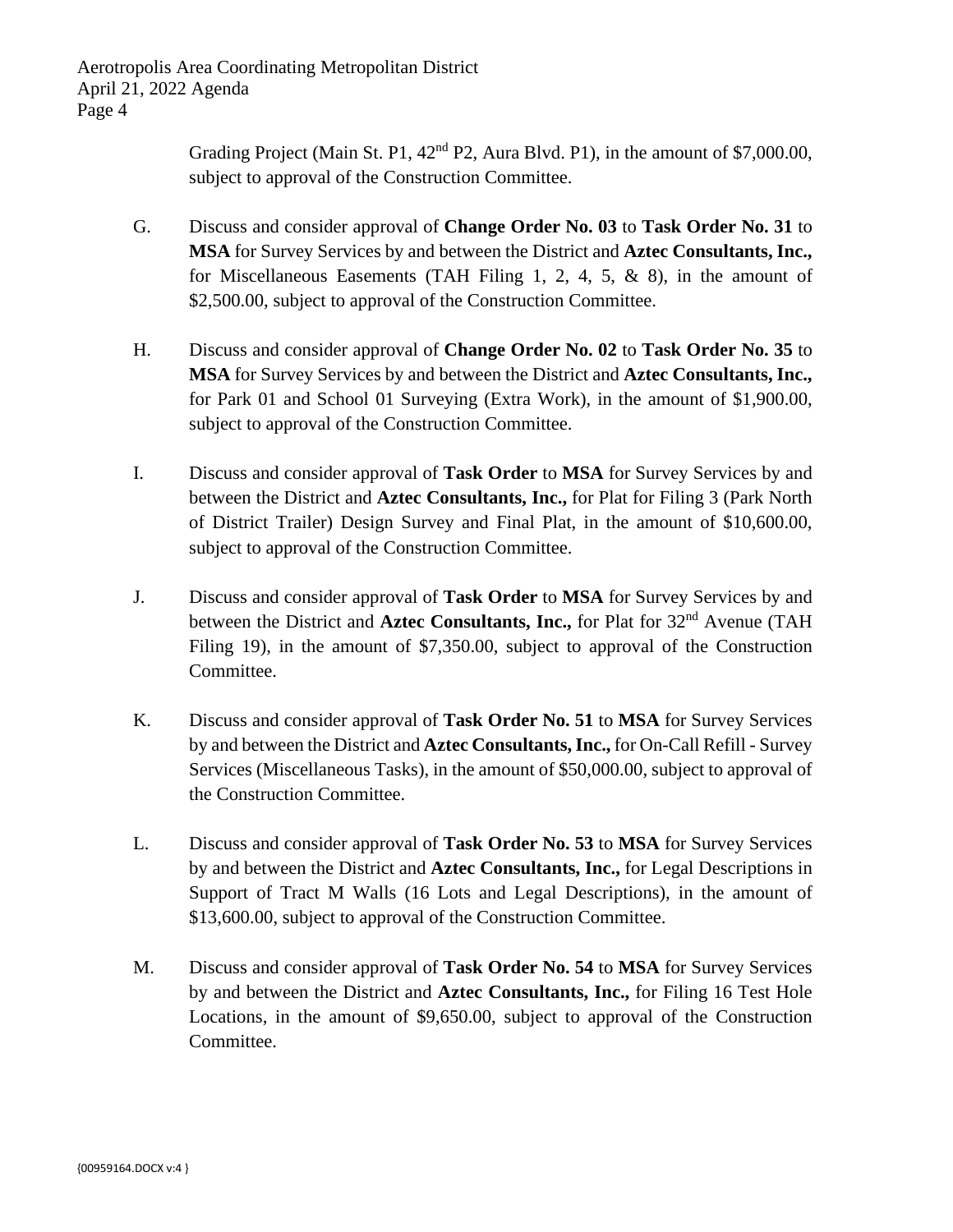- N. Discuss and consider approval of **Task Order No. 55** to **MSA** for Survey Services by and between the District and **Aztec Consultants, Inc.,** for Final Plat for Warm Springs and Retail Parcels, in the amount of \$8,350.00, subject to approval of the Construction Committee
- O. Discuss and consider approval of **Task Order No. 41** to **MSA** for Geotechnical Services by and between the District and **CTL Thompson, Inc.,** for Geotechnical / Subgrade Investigation and Pavement Design / 32nd Avenue, Highlands Creek Blvd. to TAH Parkway, in the amount of \$3,500.00, subject to approval of the Construction Committee.
- P. Discuss and consider approval of **Task Order No. 42** to **MSA** for Geotechnical Services by and between the District and **CTL Thompson, Inc.,** for Geotechnical Investigation / Filing 18 Park Geotech, in the amount of \$3,750.00, subject to approval of the Construction Committee.
- Q. Discuss and consider approval of **Task Order** to **MSA** for Geotechnical Services by and between the District and **CTL Thompson, Inc.,** for Geotechnical Engineering – Warm Springs West of Main Street, in the amount of \$3,000.00, subject to approval of the Construction Committee.
- R. Discuss and consider approval of **Change Order No. 02** to **Task Order No. 16** to **MSA** for Civil Engineering Services by and between the District and **HR Green Development, LLC,** for Tributary T Coordination (Site Plan/Filing No. 12), in the amount of \$5,200.00, subject to approval of the Construction Committee.
- S. Discuss and consider approval of **Change Order No. 02** to **Task Order No. 26** to **MSA** for Civil Engineering Services by and between the District and **HR Green Development, LLC,** for 38<sup>th</sup> Parkway/Avenue Pond Certifications, Main Street Inlet Retrofit Design and TAH Parkway Street Light Plan Revision, in the amount of \$15,150.00, subject to approval of the Construction Committee.
- T. Discuss and consider approval of **Service Agreement** for Irrigation System Design Services by and between the District and **Hydrosystems-KDI, Inc.,** for an amount not to exceed \$4,350.00, subject to approval of the Construction Committee.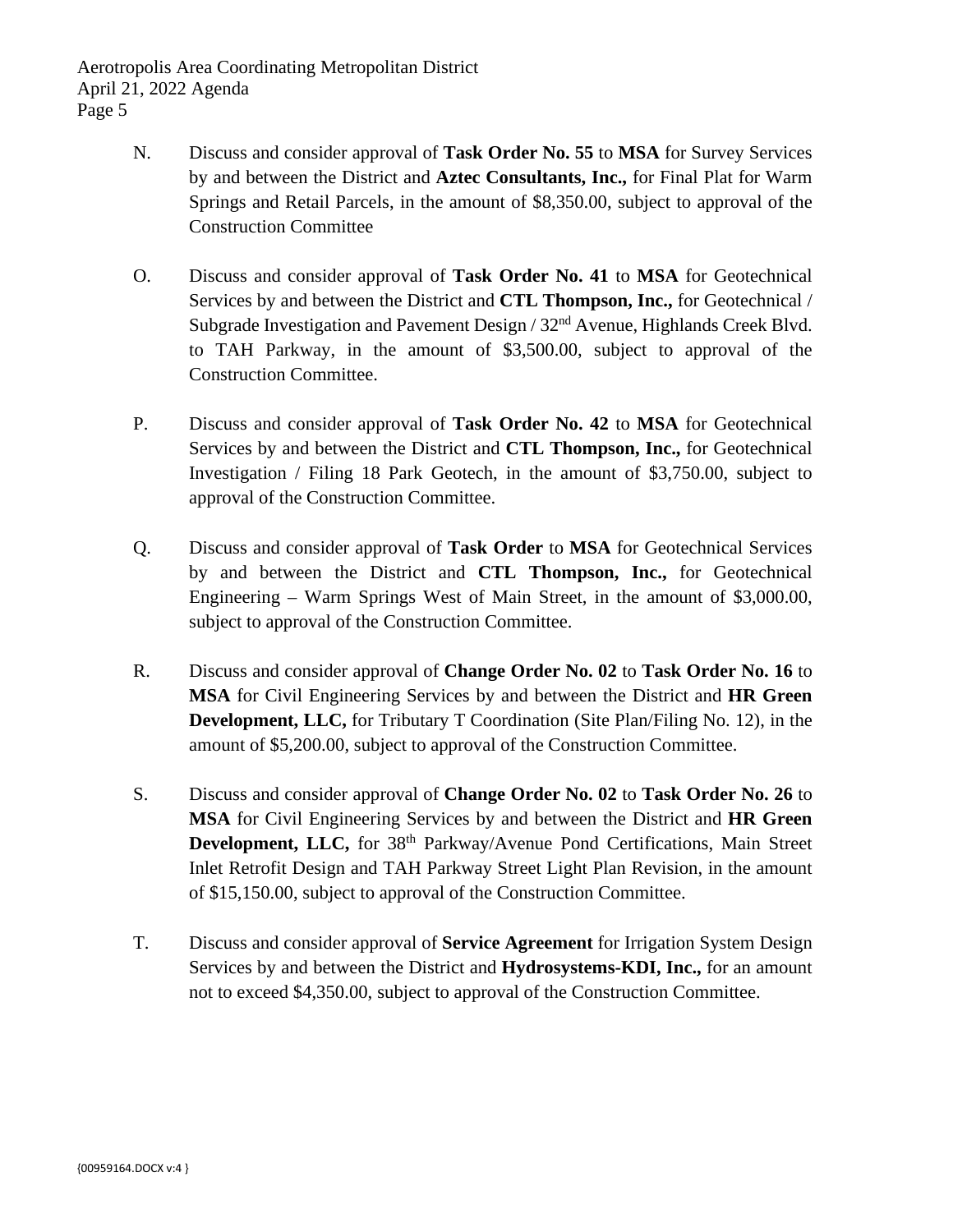- U. Discuss and consider approval of **Work Order No. 18** to the **Construction Management Agreement (CMAR)** by and between the District and **JHL Constructors, Inc.** for 16-Inch Waterline Relocation, in the amount of \$3,037,813.00, subject to approval of the Construction Committee.
- V. Discuss and consider approval of **Change Order No. 04** to **Work Order No. 08** to the **Construction Management Agreement (CMAR)** by and between the District and **JHL Constructors, Inc.** for Credit Unused Funds for Winter Weather Protection, in the deductive amount of (\$97,522.36), subject to approval of the Construction Committee.
- W. Discuss and consider approval of **Task Order No. 06** to **MSA** for Program Management Services by and between the District and **Matrix Design Group, Inc.,** for Construction Management Services (Homebuilders in South Area), in the amount not to exceed 2.75% of Earthwork for Homebuilders, subject to approval of the Construction Committee.
- X. Discuss and consider approval of **Task Order 07** to **MSA** for Program Management Services by and between the District and **Matrix Design Group, Inc.,** for Project Management, Development Application, Civil Construction Documents and Coordination related to Design of Warm Springs (West of Main Street), in the amount of \$149,00.00.00, subject to approval of the Construction Committee.
- Y. Discuss and consider approval of **Change Order No. 01** to **Task Order No. 01** to **MSA** for Civil Engineering Services by and between the District and **Merrick & Company,** for Phase 1 LOMR for Tributary T Improvements, in the amount of \$57,970.00, subject to approval of the Construction Committee.
- Z. Discuss and consider approval of **Change Order No. 02** to **Task Order No. 01** to **MSA** for Civil Engineering Services by and between the District and **Merrick & Company,** for LOMR for Tributary W Inclusion, in the amount of \$26,324.00, subject to approval of the Construction Committee.
- AA. Discuss and consider approval of **Change Order No. 01** to **Task Order No. 12** to **MSA** for Civil Engineering Services by and between the District and **Merrick & Company,** for Tributary W (Additional Work), in the amount of \$15,880.00, subject to approval of the Construction Committee.